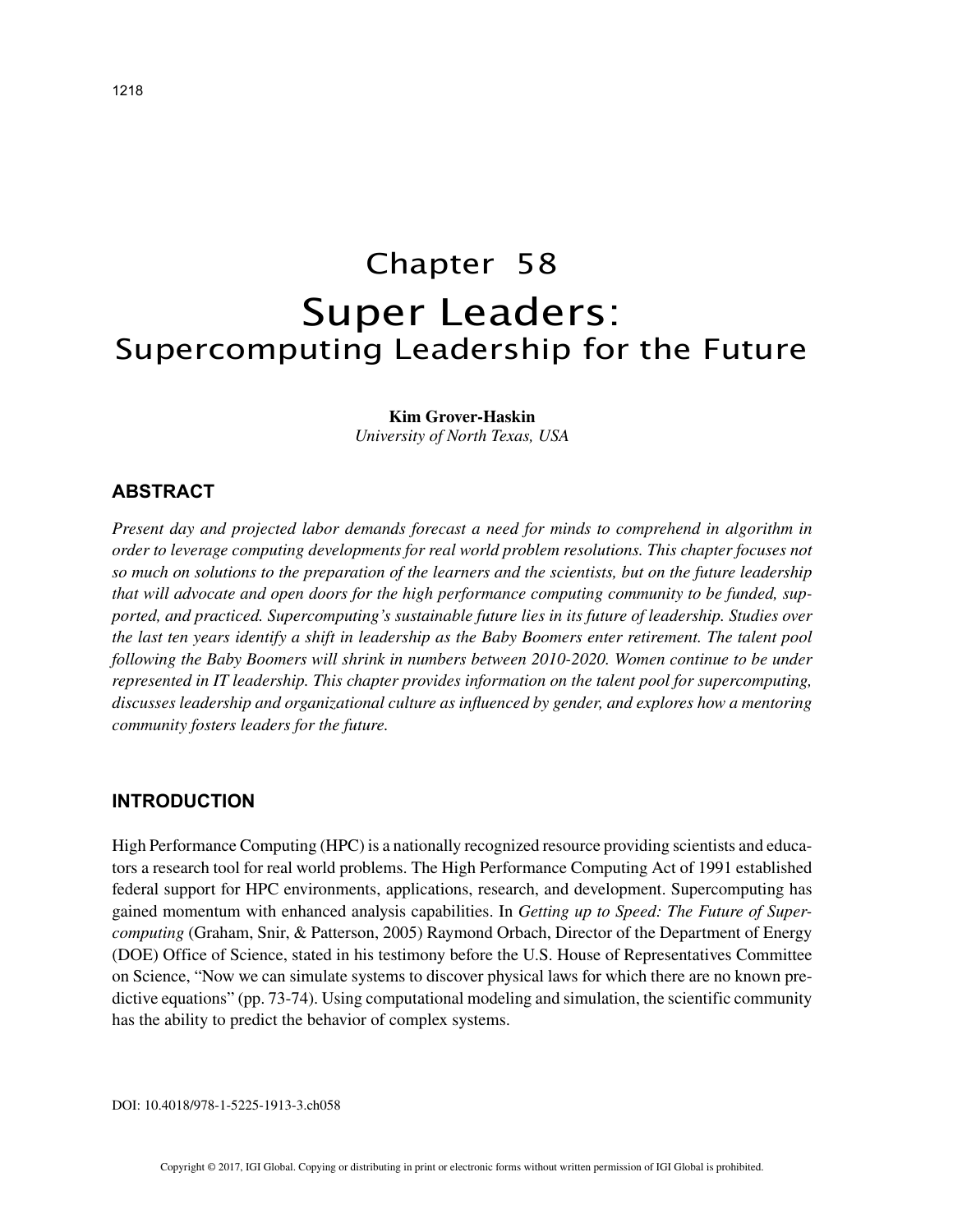#### *Super Leaders*

Over the last 25 years there has been significant progress in supercomputing through an active supercomputing culture of technicians, programmers, and scientists supporting and perpetuating discovery. Leaders must be readied to sustain the momentum and progress of supercomputing. The Bureau of Labor statistics estimates that by 2020 the Baby Boomer population, 55-and-older, will represent the greatest share of the workforce.

The current stream of talent for supercomputing in the fields of mathematics, science, computer science, and engineering will primarily reside within the 45-54 age group by 2020. This group's presence in the job market will shrink 7.6 percent. What is the status of the supercomputing community current talent pool in leadership positions today? Falkenheim and Burrelli (2012) state for science and engineering:

*Just over 1 in 10 scientists and engineers working in industry are managers. Men and women and the various racial/ethnic groups differ in their propensity to be managers, partly reflecting differences in age distributions. Among scientists and engineers in the United States, women are younger on average than men, and minorities are younger on average than whites. Among scientists and engineers within industry, men are more likely than women to be managers, both midlevel and top-level managers, executives, and administrators within most racial/ethnic groups and regardless of disability status (table 4). Asians, blacks, and persons who reported multiple races are less likely than whites to be managers. Similar proportions of persons with and without disabilities are managers. (p. 5)*

The current diversity within the talent pool in science and engineering is not entering leadership roles. Women are underrepresented in science and engineering leadership. This chapter will provide information on the talent pool for supercomputing revealing a strong technical community for supercomputing's future. A discussion of leadership and organizational culture follows with research on gender. While the future talent pool for supercomputing will be technically capable across multiple roles, there must be effort directed to mentoring individuals to leadership positions. My experience with supercomputing support the power of a mentoring community.

# **The Talent Pool: A Community of Leaders**

The Bureau of Labor Statistics (BLS) in its 2008-2018 employment outlook study projected growth in information technology, computer, and mathematical science occupations. The 2010 to 2020 study continues to support those findings.

*Employment in professional, scientific, and technical services is projected to grow by 29 percent, adding about 2.1 million new jobs by 2020. Employment in computer systems design and related services is expected to increase by 47 percent, driven by growing demand for sophisticated computer network and mobile technologies. Employment in management, scientific, and technical consulting services is anticipated to expand, at 58 percent. Demand for these services will be spurred by businesses' continued need for advice on planning and logistics, the implementation of new technologies, and compliance with workplace safety, environmental, and employment regulations. Combined, the two industries—computer systems design and related services and management, scientific, and technical consulting services—will account for more than half of all new jobs in professional, scientific, and technical services (Bureau of Labor Statistics, U.S. Department of Labor, 2012, para. 28).*